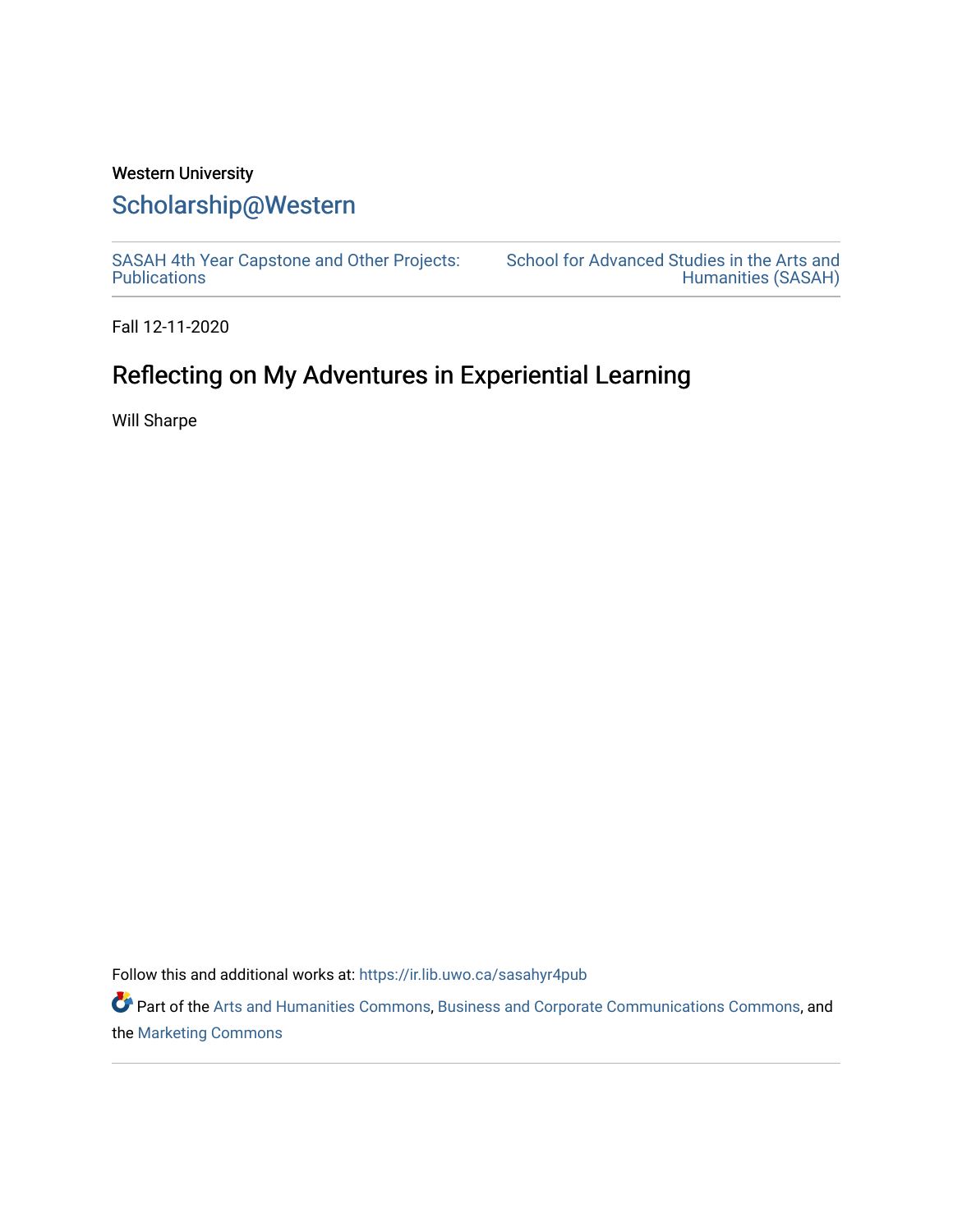Will Sharpe Experiential Learning Final Report Dr. Barbara Bruce 11/12/2020

Reflecting on My Adventures in Experiential Learning

### **Abstract**

This report analyzes and reflects on my experiential learning experiences with the Forest City Film Festival and Western Libraries. I look back at my initial feelings of bewilderment and imposter syndrome, and then track my progress as I'm pushed out of my comfort zone and learn the skills I need to excel. My time with the Forest City Film Festival and Western Libraries, as well as my peers' testimonies, taught me that at SASAH, we all have the skills needed to succeed in our fields — and the experiential learning program is an excellent place to nurture them.

Keywords: Experiential learning, internships, media, journalism, marketing, communications, culture industries, labour, film, writing.

## **Introduction**

In the summer of 2019, after two years of my undergraduate degree, I had no experience in my field of study, nor any concrete idea what to pursue after graduation. A little over a year later, after two adventures in experiential learning, I had experience in various areas of work and most importantly, some idea of where I saw myself fitting into the landscape of the media and cultural industry. Each adventure in experiential learning gave me experiences and skills I'd use to apply and succeed in my next position — I could see how each experience built on the last and how this has helped me in different positions. And so, what follows is a report of my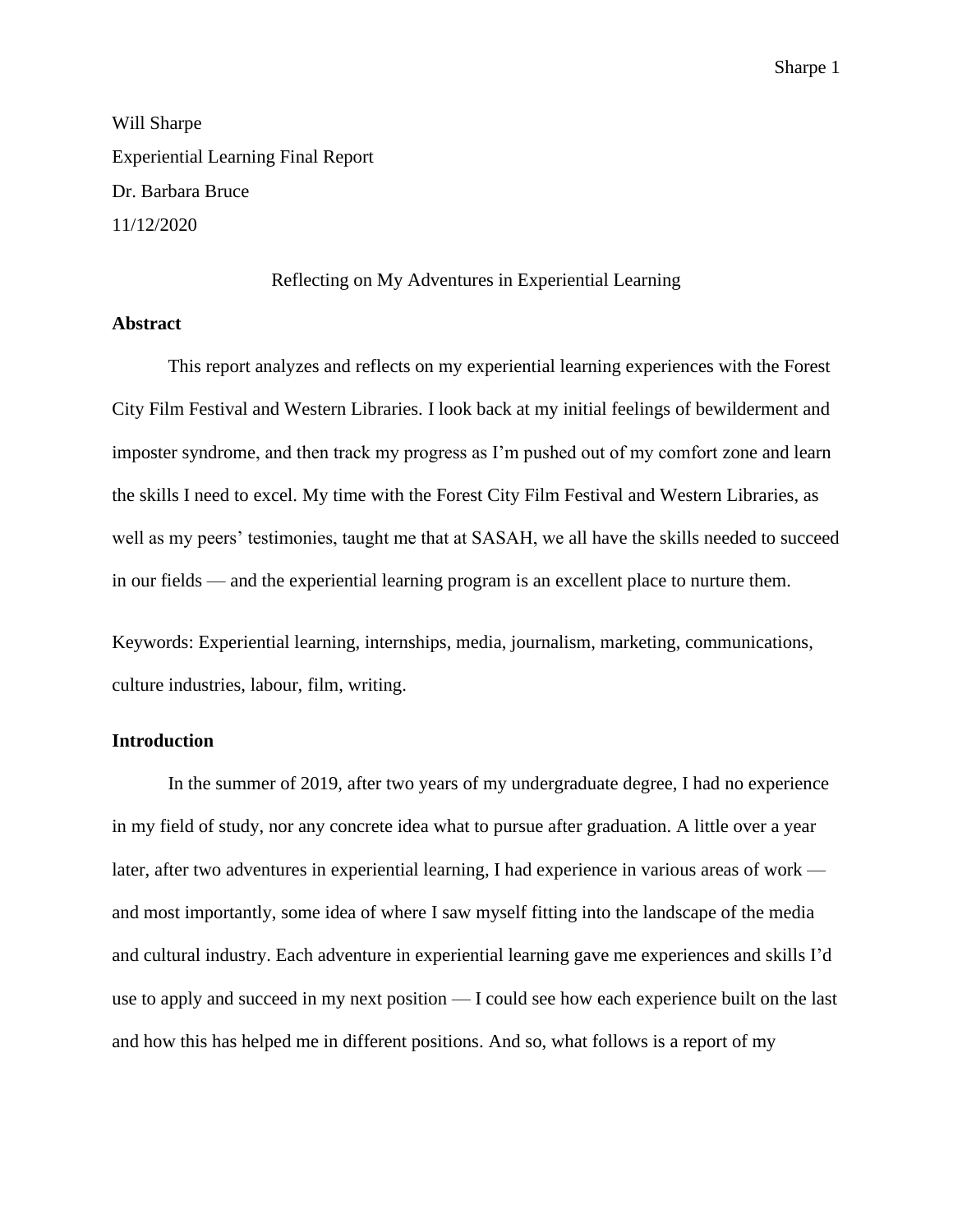internships at the Forest City Film Festival and Western Libraries, as well as my reflections on these experiences.

#### **The Forest City Film Festival**

On a sunny afternoon in August 2019, I sat in a meeting room in an office high above downtown London. Through the large office windows, I could see London sprawled out below — a landscape punctuated by the city's signature thickets. In the centre of the room was a large mahogany table, around which the members of the Forest City Film Festival's marketing team sat. And then there was me. This was the first day of my first internship, and I was overwhelmed — that's putting it mildly.

When I applied to this position — on a whim and much past the deadline — my expectations were non-existent. I had never worked a job remotely related to my field of study, and I had no idea what to expect. But after I received an offer and spoke with my supervisor Nandita in July, I had a rough expectation of what my work would include: content creation in the form of blogs, speaking with filmmakers, and helping out during the Festival weekend. Still, when I attended my first meeting with the Festival's marketing team, anything I had expected was inconsequential.

That first meeting is something that'll always stay with me: seeing my future co-workers gathered around a large mahogany table to talk about marketing strategies was not something I had expected to happen so quickly. I had expected a more gradual approach, but the work's fast pace was a useful learning style. It forced me to adapt — and quickly. There was no time for introductions or settling in — this may have been my first meeting, but I had to contribute. Fortunately, my brisk introduction to the world of experiential learning and marketing helped me learn a valuable lesson: while university may not explicitly replicate workplace settings or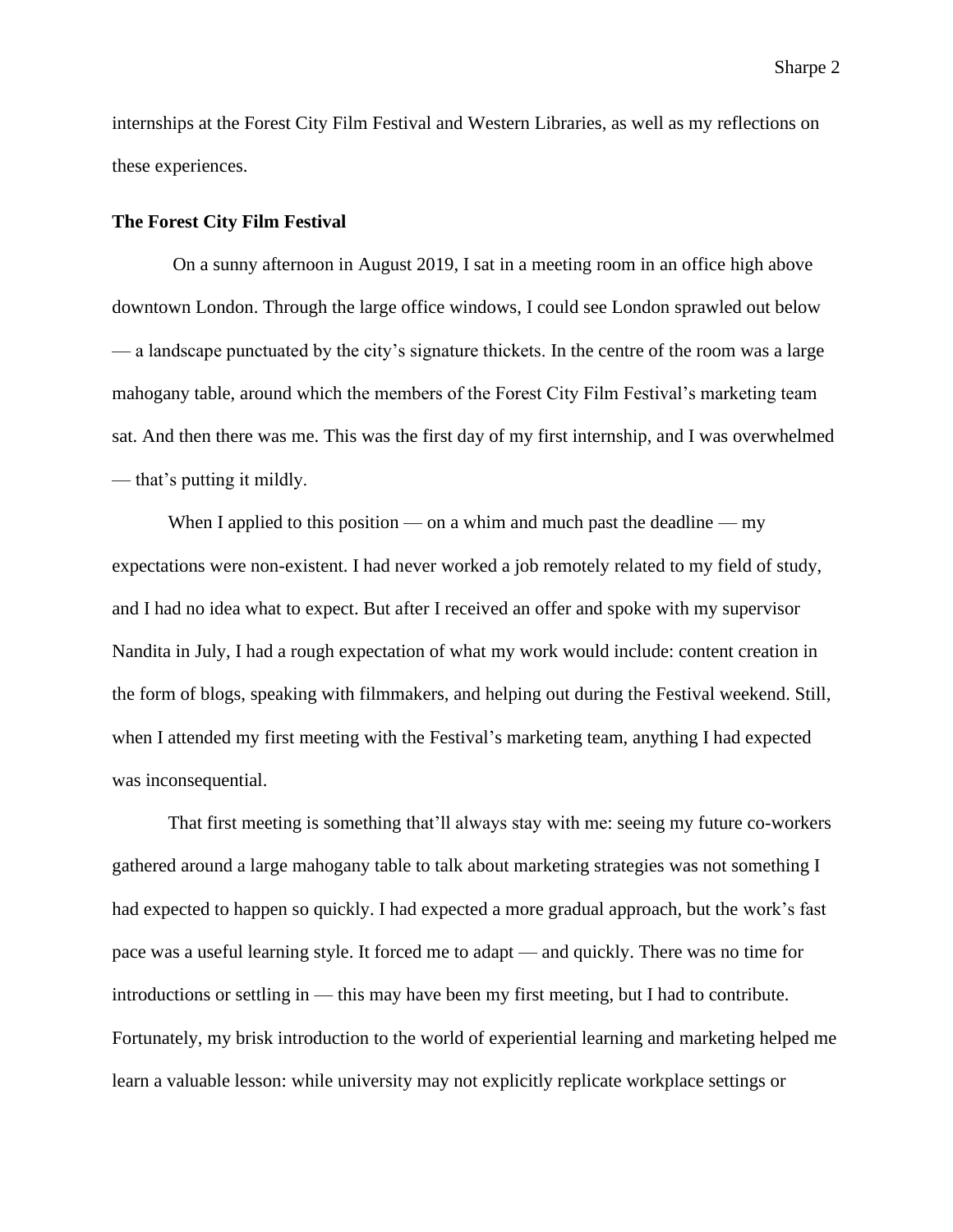activities, it still gave me the knowledge I needed to succeed. After two years in an undergraduate program, I had the skills I needed; it was just a matter of application.

My first marketing task solidified this belief in my own skills. I had to write a blog about a film — finally, something with which I was familiar. My task was to sell the film in these blogs, convince people to buy tickets, and the word count was strict; these were not for academic audiences. I'd spent the past two years writing a certain way, but I quickly realized that the style I used in university wasn't one most people wanted to read. I had to adapt. Fortunately, I had extensive writing practice, and the transition wasn't difficult. Moreover, my supervisor Nandita's feedback on these blogs showed me that the skills I have developed in SASAH and other courses — so-called "soft skills" — were not just applicable, but supremely useful. My internship highlighted the benefit of SASAH's expansive curriculum. It enabled me to draw from a wide variety of disciplines. For example, when writing about these films, I drew from the principles of rhetoric learned in a second-year SASAH course about concise communication, and I used analytic skills gleaned from film and literature courses.

The first blog I wrote was a review of a feature-length documentary by a University of British Columbia Professor titled *Illusions of Control.* It's a powerful film about ecological disasters, and I wrote about its moving messages and striking mise-en-scene. This was a piece of work about which I felt strongly — and I think it turned out particularly well. For the first time, I was writing on subjects about which I truly cared. Unfortunately, I hadn't yet had the luxury that in my academic experiences. Critically, my work on this blog article showed me the benefits of working on something in which I had a personal interest — it took my writing to another level.

This idea of writing on subjects I cared about is an important one. Before my first internship, I did not see myself in marketing or advertising; I had imagined my work in the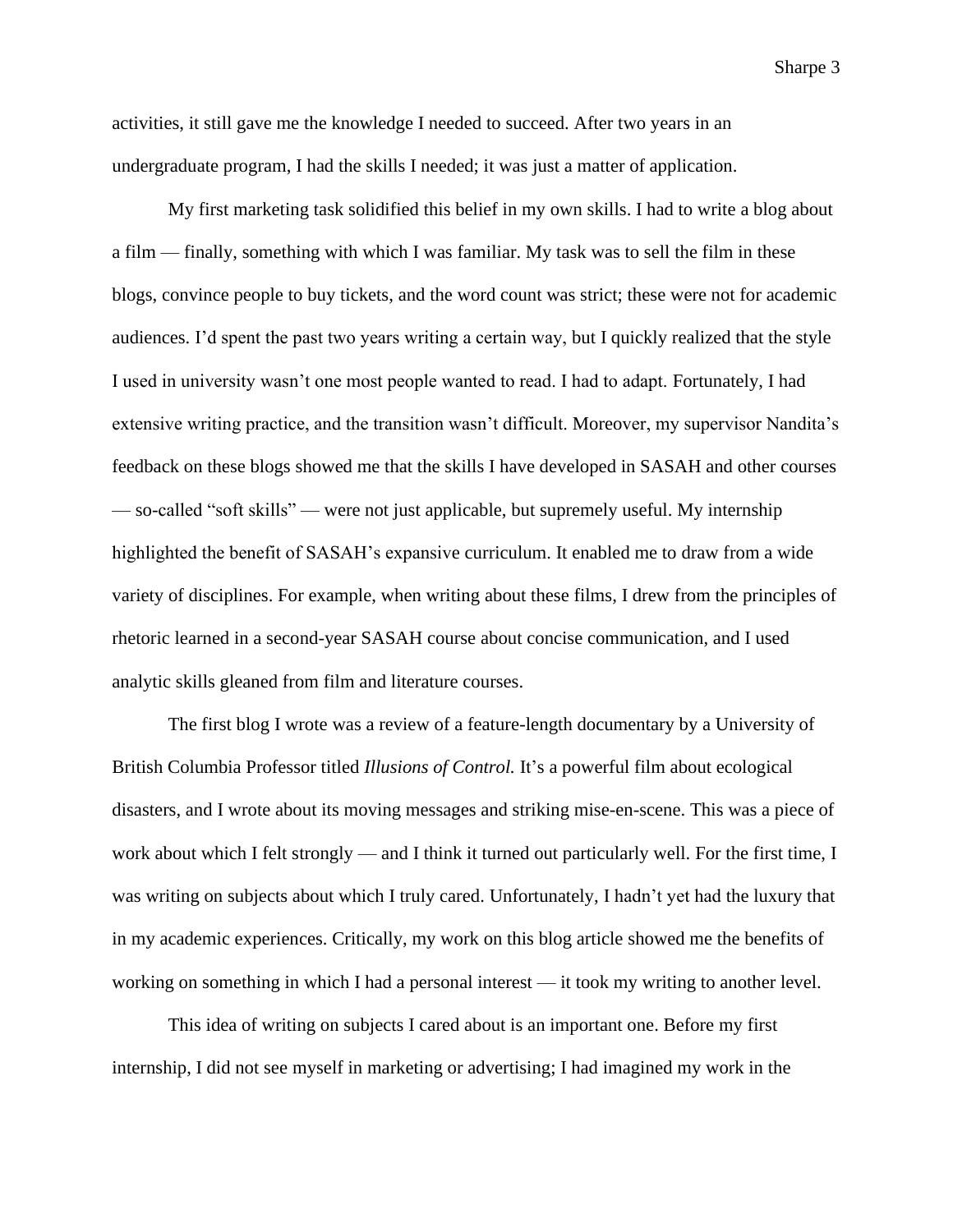media industry would be closer to journalism — something I saw as a more meaningful career as it would enable me to create content and effect social change. This first blog removed my predisposition against marketing and advertising and showed me that I could still create content on topics about which I cared. Marketing and advertising, as I discovered, did not prevent me from being creative and passionate. I'm grateful that I could dispel this idea; one of the biggest takeaways from my experiences is that it's essential to be open and accept new ideas.

When it came to new accepting new ideas, I also had to grapple with my own assumptions about internships in media and cultural industries. Initially, my perception of internships was moulded by the notions that free labour is dangerous and self-exploitive and that paid internships were achieved through word of mouth — you had to "know a guy." My first internship, though unpaid, was anything but self-exploitive; the way SASAH sets up its internship program — encouraging and allowing students to earn academic credit — creates meaningful connections between employers and students while providing the student with an opportunity to learn skills outside of the classroom setting.

Some of these new ideas with which I had to grapple were tangible ones. As I edged closer to the actual Festival at the end of October, my tasks changed from content creation and blogs to social media posts. I used software like Hootsuite to schedule the posts while using social media analytics to find out when these posts would attract the most attention. This the type of skill and knowledge that I cannot learn in class and comes only from work experience. For me, this is a crucial part of an internship: developing skills that are applicable to other jobs. SASAH does a fantastic job of developing the soft skills about which I wrote earlier. Still, there are specific hard skills that I believe employers look for, and so the SASAH internship offer the chance to develop these hard skills through their internship program — something that lends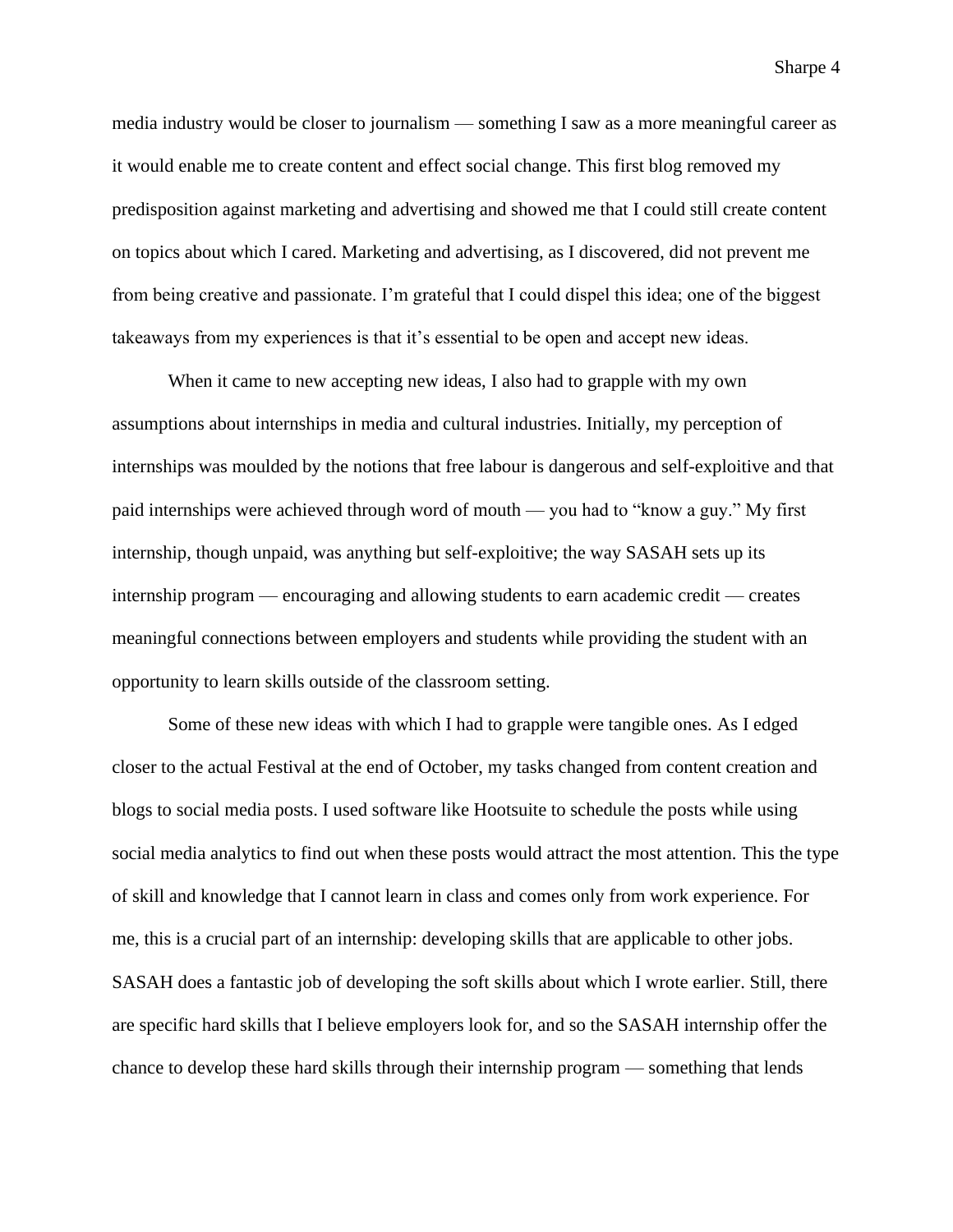credence to SASAH's educational mandate. Furthermore, an internship helps the intern to bring skills not just to other jobs but to the classroom environment. For example, I had to participate regularly in large meetings about marketing strategies. Unlike in some classes and lectures, keeping quiet and listening was not an option.

My time with the Festival was, of course, my first adventure in experiential learning, and so it regularly pushed me outside my comfort zone. During the festival weekend, I had to host a documentary screening at Imagine Cinemas. The film was about Robbie Robertson and The Band — though I must admit, I had never heard of them before the Festival. It was a popular screening — sold out, in fact — and I had to speak in front of approximately a hundred people. It was terrifying, yes, but also an invaluable learning experience. Outside of this internship, I would never have been forced to develop public speaking skills and face my fear of it. As a result, I am more comfortable speaking in front of people, and I hope to leverage this skill into better performances in classroom discussions and seminars.

I have written extensively about the personal value of my placement at the Forest City Film Festival, from learning to skills to overcoming new challenges, and I believe that my experience is a universal one; internships are valuable to all SASAH students and contribute to its interdisciplinary educational mandate. Internships introduce students to a world beyond the classroom, and experiences like those I detailed push students outside of their comfort zones something valuable in terms of personal and academic growth. The variety of hard and soft skills learned during internship experiences is essential in developing the type of student SASAH strives to do. I saw firsthand the burgeoning link between humanities education and successful careers — STEM or business are not the only paths to take, as my internship proved. And so, SASH should continue to encourage and provide internship opportunities for its students. These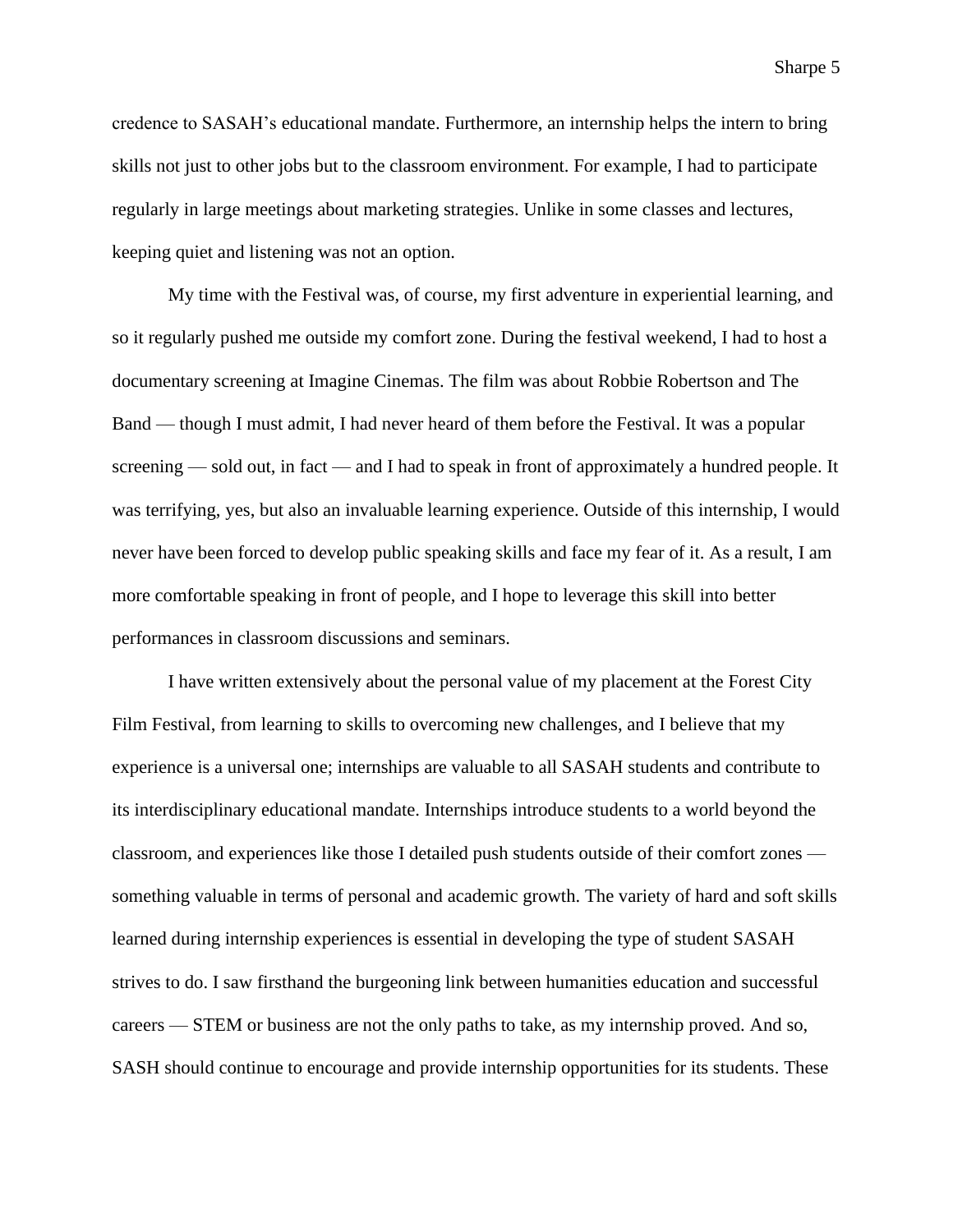experiences create students that are more likely to be leaders in classroom and workplace settings.

In summation, my internship at the Forest City Film Festival was my first introduction to work that was related to my studies — work that I might do after I graduate. The experiences, I hope, improved my chances of employment in the coming years, but more importantly, they

helped me grow as a person and as a student. I see internships are invaluable to successful education and doubly so to SASAH's interdisciplinary students. I cannot understate the importance of this experience.

As a lover of film, I couldn't ask much more of my first internship: my experience at the Forest City Film Festival was an excellent way to apply the skills I've learned in SASAH and MIT to something real, and more importantly, something about which I really cared.



### **Western Libraries**

My internship with Western Libraries was an eight-week affair — four months for a FIMS credit, and four for SASAH. I suppose it's not really fair to include experiences from that first four months in this report, but it's hard for me to look at my experience in two parts — I can't talk about one without the other. It's so difficult to divide because the relationships I built in my first term carried over into this one. My relationship with my supervisor Julie was extremely important in this process. Needless to say, I never felt like a stereotypical intern,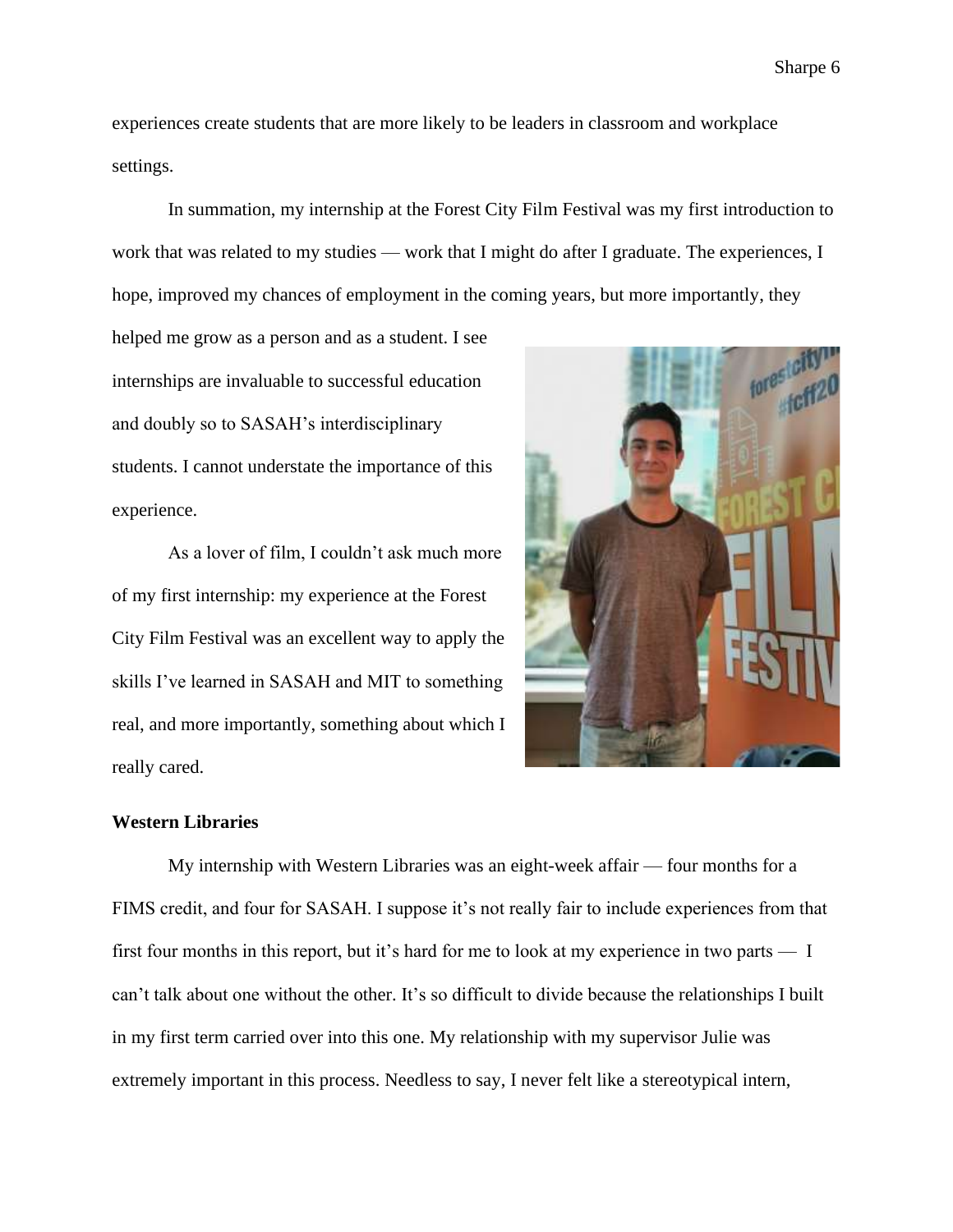handed down the jobs other people didn't want to do. What I felt like, then, was a valuable member of the team. I know the type of work my supervisor wants, and she knows my strengths and weaknesses. One of the things I'll take away from this experience is that the better the relationships you have with those around you, the easier (and higher quality) your work will be.

This is not to say, though, that everything was easy. My second term with the Libraries started in May, and I struggled with working from home. For example, I interviewed a colleague over Zoom for an article I was writing, and it was an awkward experience. I don't claim to be the best at interviewing people, but it's something I'd done in the past to some success. Of course, I don't fault the colleague I spoke with, but it was an awkward experience. We repeatedly interrupted each other, and there was no flow to the conversation. Over Zoom, it's impossible to read those non-verbal cues that are necessary to a flowing conversation. I remember being nervous that the interrupted nature of the Zoom call would harm my work. Thankfully, that wasn't the case, but it was a new challenge with which I had to grapple.

The other challenge I faced working from home was of my own making — I couldn't blame Zoom or virtual meetings for my troubles staying on task. When I worked in Western Libraries' office in Weldon Library, I was much more productive. There are too many distractions at home I'm unable to ignore. For instance, during a sunny day in May, I found it impossible to sit cooped up inside. At one point, I sat outside on my deck to enjoy the sun while I worked. It wasn't productive. I tried drafting social media copy for the week's upcoming posts, but I could barely see my laptop screen. When I came inside, I noticed I'd made a slew of errors — something unacceptable for social media posts. It's a kind of a silly story, I know, but reflecting on it helped me see where I went wrong.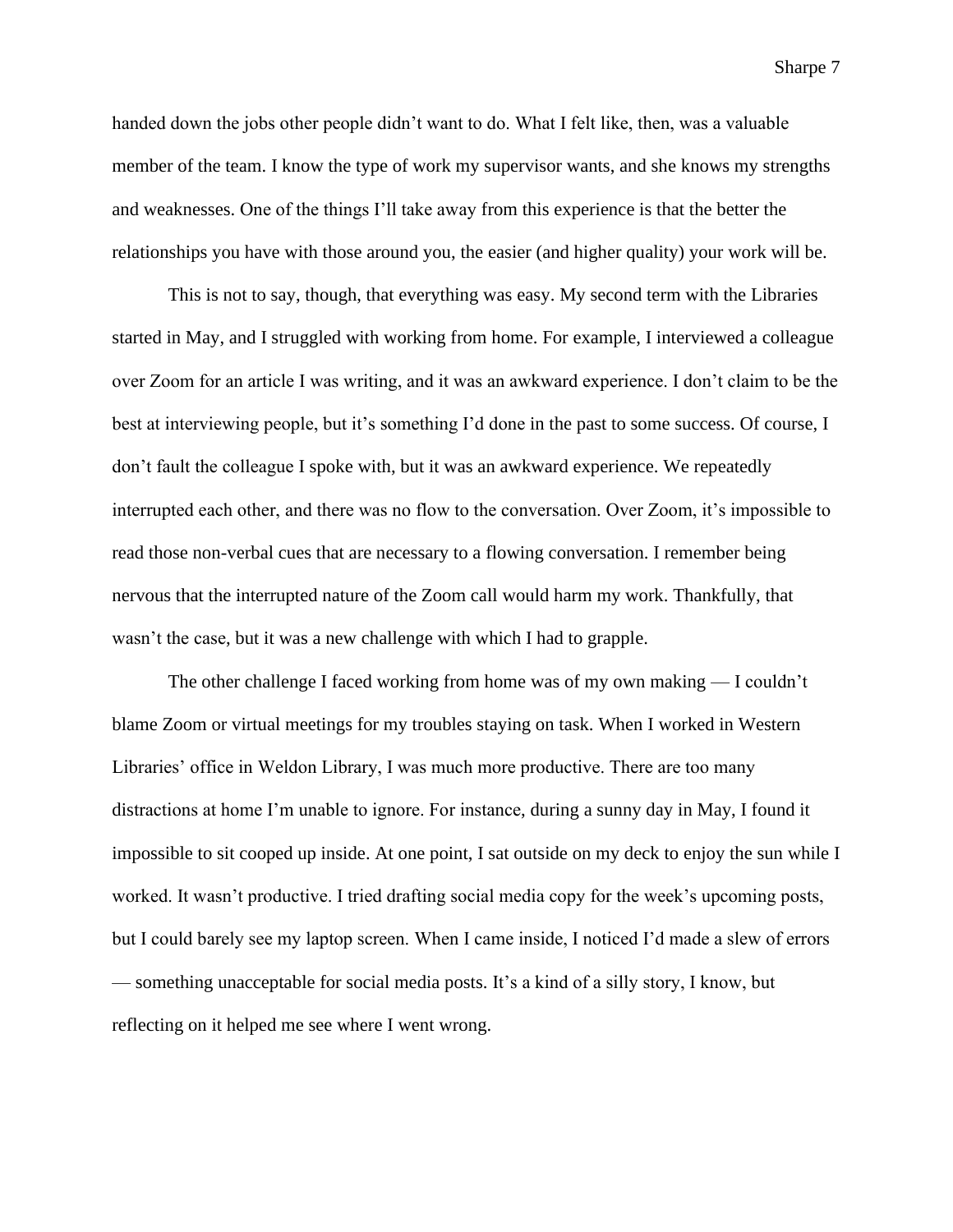This strange period of working from home adaptation also helped me realize that I couldn't get too comfortable and rest on my previous experiences. Sure, I may have a great relationship and produced great work in the past, but if I couldn't replicate that in the present, it wouldn't mean much. COVID-19 and the ensuing at-home internship showed me how fast things change and how quickly I might need to adapt. I also couldn't use this situation as an excuse for not producing my best work. So, while the work itself may not have been different from what I'd done in the past, the path to success was now much different. I was no longer in the office where I could speak to my supervisor at any time; I had to be more self-sufficient, and at first, I struggled.

But, as is often the case, I soon adapted. Soon I began to attempt some task outside my comfort zone. For instance, I had the opportunity to work closely with Western Libraries' graphic technician, Rayanne. Now, I am probably the least artistically inclined person ever, but working with her gave me a basic understanding of graphic design. For instance, I learned the best practices for social media images and received a crash course in graphic design software. Of course, for obvious reason, I didn't produce anything of much value to the library, but it was a fantastic introduction to that side of content creation. What's more, my supervisor Julie said many times that she wished she'd expanded her skillset into the graphic areas of content creation.



This advice is something that particularly stuck with me. I've realized that it's almost not enough now to be good at just one thing. Especially in fields like journalism, reporters are now expected almost to do it all: writing, photography, digital media, etc. While I'd never claim to anyone that I'm currently able to do these things, I've realized that I should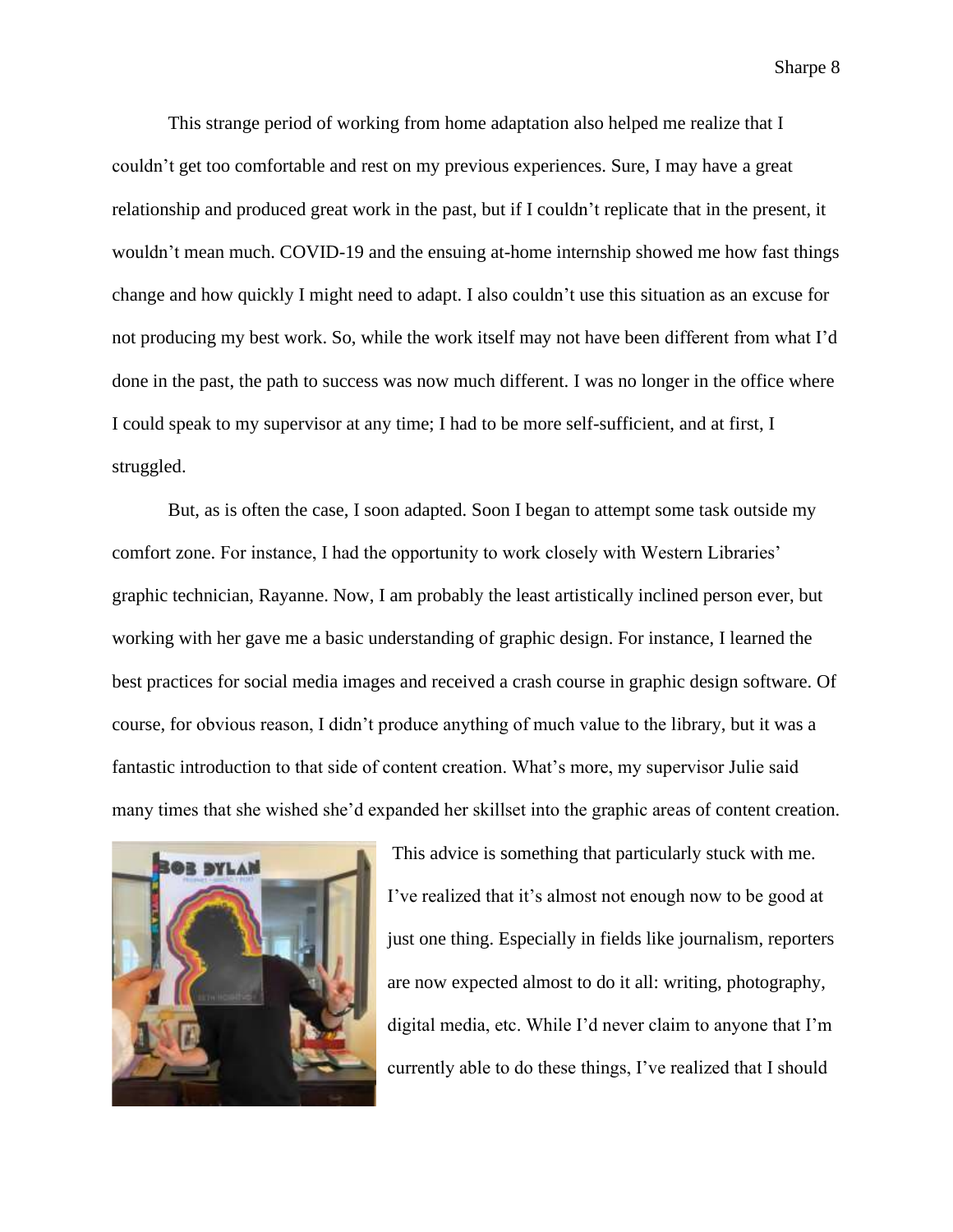expand my skill set to increase my chance of success in any role. It's not a tangible skill, sure, but I think it's a valuable learning experience, and after all, what else are these internships for?



Of course, there were many times I performed tasks that *were* within my skillset. I was often asked to write news articles and press releases for the library's website. These varied from more journalistic articles to communications or 'PR' pieces. While the latter isn't the most satisfying to write — for obvious reasons, they're mostly bereft of storytelling, personality, everything *fun* 

— I see them as valuable experience for possible future careers. I enjoyed writing the more traditional news articles, though. As vain as it sounds, something is satisfying about seeing your name on a news article on a big organization's website. I can't say enough how much I appreciated the opportunity to work on a lot of these stories. I was able to interview interesting people doing fascinating work and then tell their stories. I wrote a piece about hidden local histories in Southwestern Ontario that I enjoyed, as well as stories on Loyalists' migrations in North America and the John Davis Barnett Legacy Collection. The latter two were, admittedly,

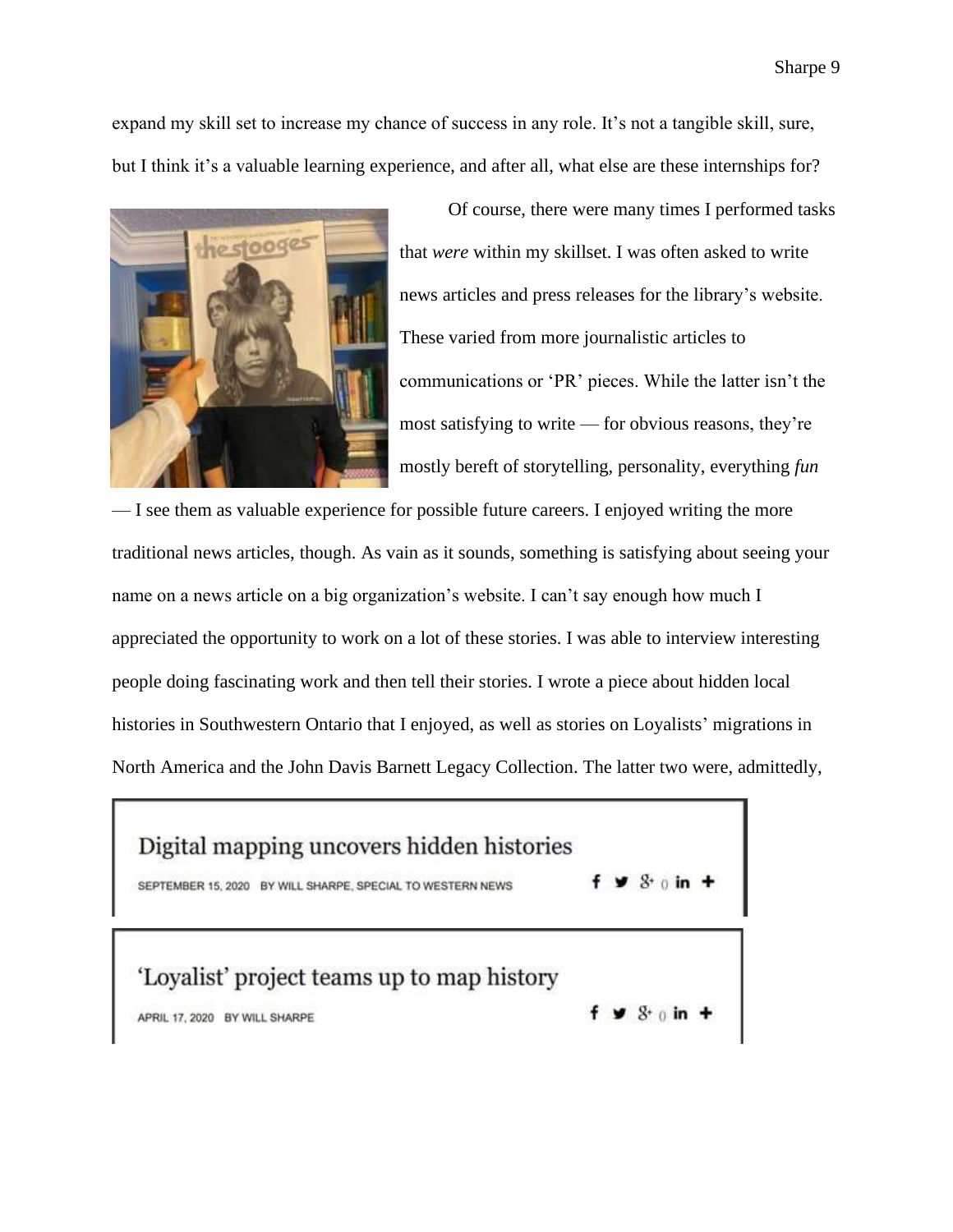from my first term with the library, but they're important enough to include. I realize the audience for these is probably pretty small, but for me, that was never really the point. It helped me realize that journalism is something I want to do, despite all the challenges that come with it.

I also learned some valuables lessons — the kind you can't glean from any university course. In short, this internship was my first time working in an office for a big organization. This isn't to say office work is an inherently bad experience, but the intricacies and politics of a big organization were eye-opening. I experienced with some articles the many, many layers of vetting a piece goes through before we could publish it. I remember I sent an article off in late May, and then in July received an email detailing the changes that various people suggested. At that point, I'd basically forgotten about the piece, and by the time I'd made the changes, it wasn't really my article anymore. I don't mean to criticize this process; I understand the necessity. For better or worse, that's the way things are, and it was an invaluable lesson.

Critically, one of these 'PR' articles presented one of the greatest challenges of my experiential learning experience. In late May, I was assigned to help write an article about Western Libraries' Equity, Diversity, and Inclusion (EDI) Statement. Western's EDI Subcomitte had drafted a statement outlining the library's commitment to Equity, Diversity, and Inclusivity. I drafted an initial article — a press release-style piece with the statement itself and some quotes from the individuals involved. We were set to release the statement when the world erupted in protest of systemic oppression. Suddenly, our statement looked reactionary — a token release, almost. Here I experienced firsthand the struggles of communications and public relations. I had to redraft the article and make it clear this was something we'd worked on before the recent protests. I also now had the challenge of making it seem less like a corporate statement and more human, more "in touch" with the current climate. For me, this was exceedingly difficult — I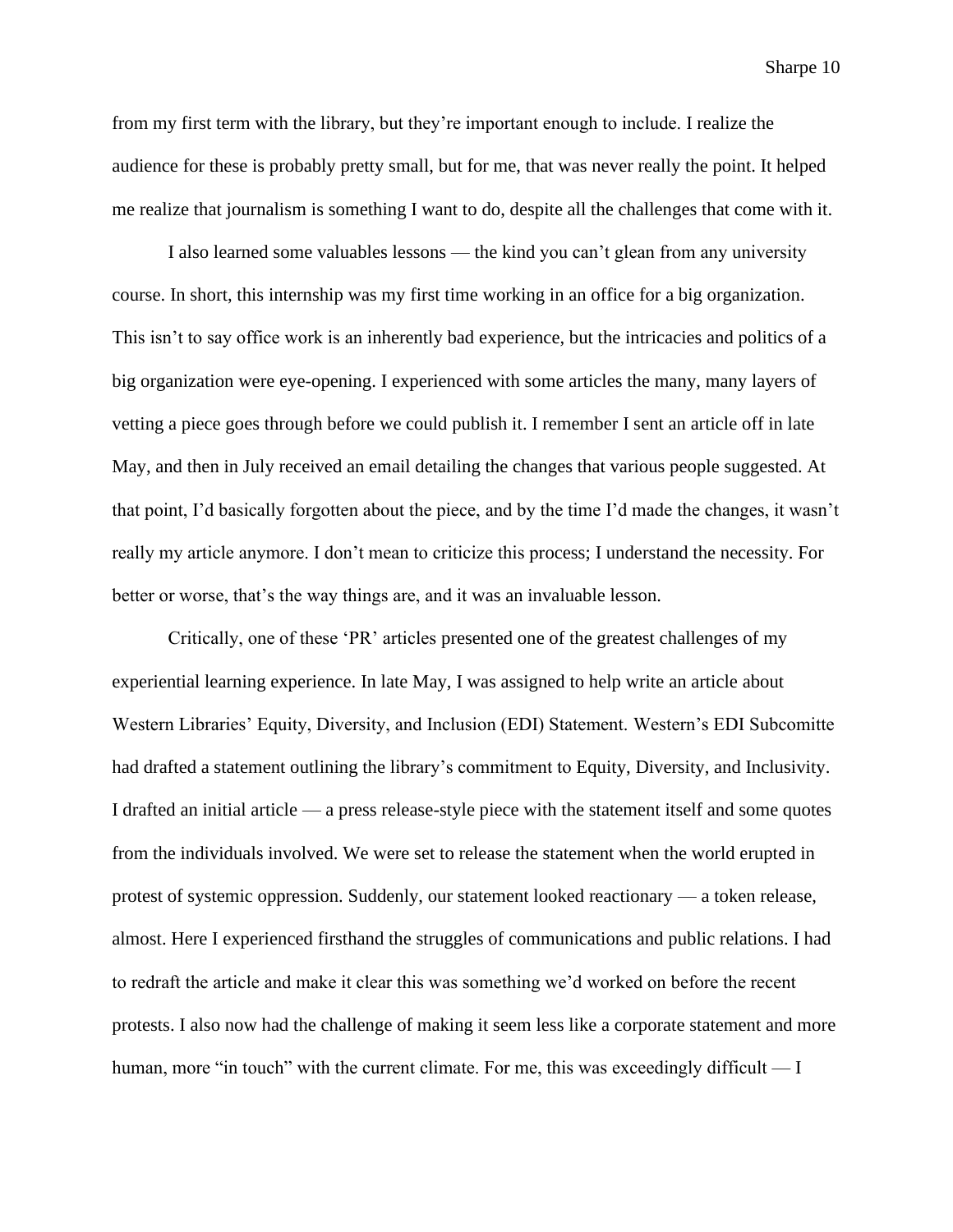found the balance between sounding human and still relaying our message near-impossible. I can say for certain, though, that should I work in communications in the future, this experience is one I'll lean on.

While I've written extensively about the personal value of my placement at Western Libraries, I believe my experience is a relatable one; internships are valuable to all students — SASAH or otherwise. Internships introduce students to a world beyond the classroom, and here at SASAH, contribute to our interdisciplinary educational mandate. Beyond the variety of hard and soft skills learned, I've seen the importance of learning intangible lessons about relationships

These things that to my mind, no course can replicate, and so it's critical that SASAH prepares its students to navigate these things. And so, SASH should

and workplace culture.



continue to encourage and provide internship opportunities for its students as the experiences create students that are more likely to be successful in workplace settings.

In summation, my internship at Western Libraries was my first introduction to work at a large organization and the pressures that come with that. I know these experiences will improve my chances of employment in the coming years, beyond being merely lines on a resume. To me, internships are an invaluable part of meaningful education, and I'm thankful for SASAH's encouraging approach to them. I couldn't have asked for a better learning experience than an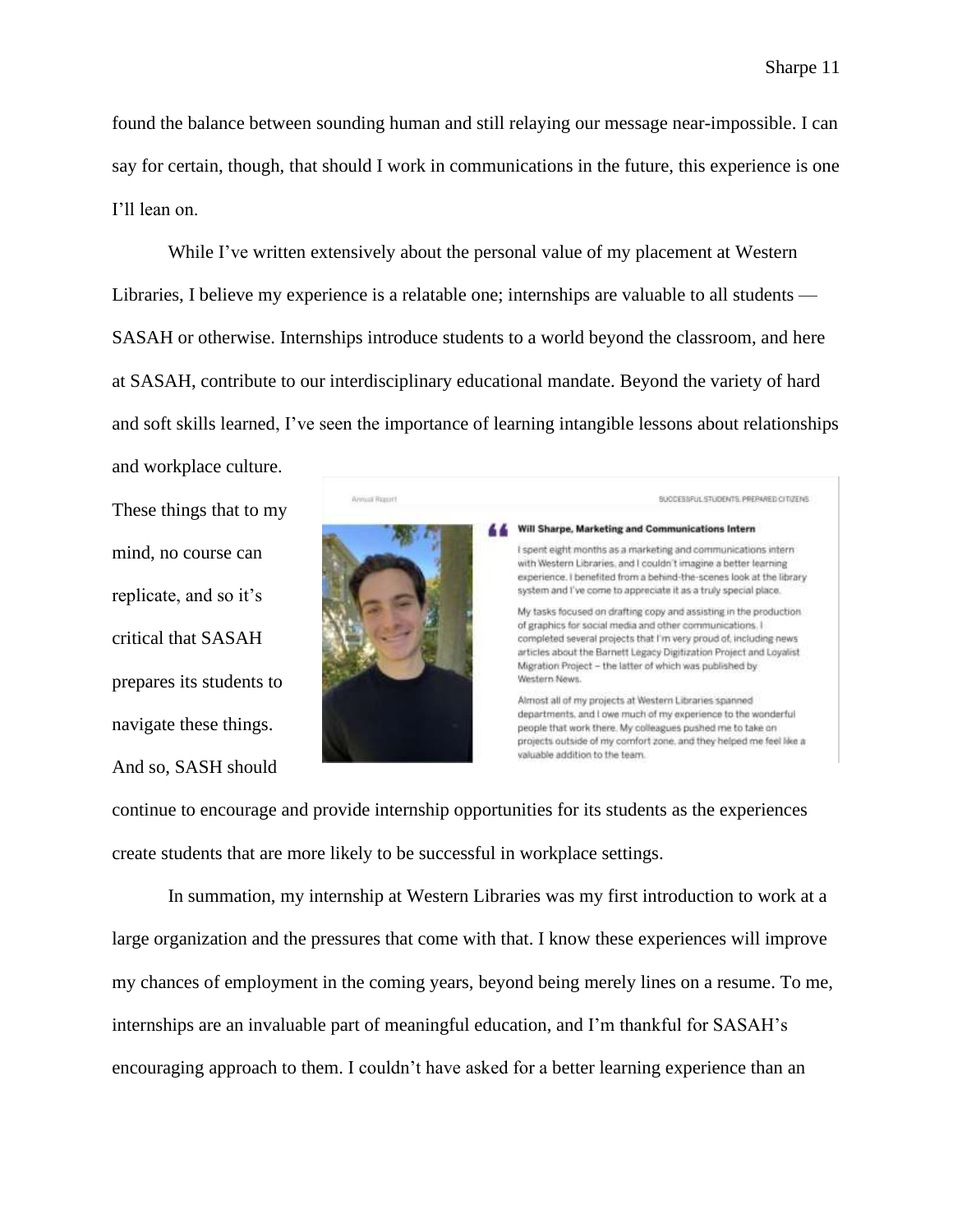internship with Western Libraries. My tasks included writing articles, press releases, and social media copy. I experienced a great variety of work, and my colleagues Julie and Rayanne supported me in trying new things and developing my already-existing skills. I've greatly improved my skills with different forms of writing, and I genuinely felt like a valuable addition to Western Libraries' team. These are skills and experiences that'll stay with me for a long time.

#### **Creating and Presenting the Visual Report**

As I mentioned in the analysis of my time with the Forest City Film Festival, public speaking has never been one of my strong suits. And while I wasn't thrilled about speaking in front of people again, I knew I had that experience to draw from. As it turned out, I wouldn't need it: the experiential learning event was an enjoyable, relaxed, and informative affair. The attendants were engaged and supportive, and even with the added challenge of presenting over Zoom, the event was flawless.

I tried to create an engaging presentation that related my experiences in an honest and relatable manner. I discussed many of the items found in this report — my initial struggles with writing, my work with social media, and my experimentation with graphic design — and elaborated with images. I didn't want it to be a dry retelling of my tasks — I wanted to relate my feelings and experiences, as well as the lessons I learned. I hope I was successful.

The highlight of the experiential learning event was, of course, hearing about the experiences of my peers. While I did not doubt the skill and capacity of my peers, the variety of their experiences was astounding. I could see how each person's experiential learning experience reflected their strengths and personality — a real testament to the strength of SASAH's experiential learning program. It was also refreshing to see that people often had the same